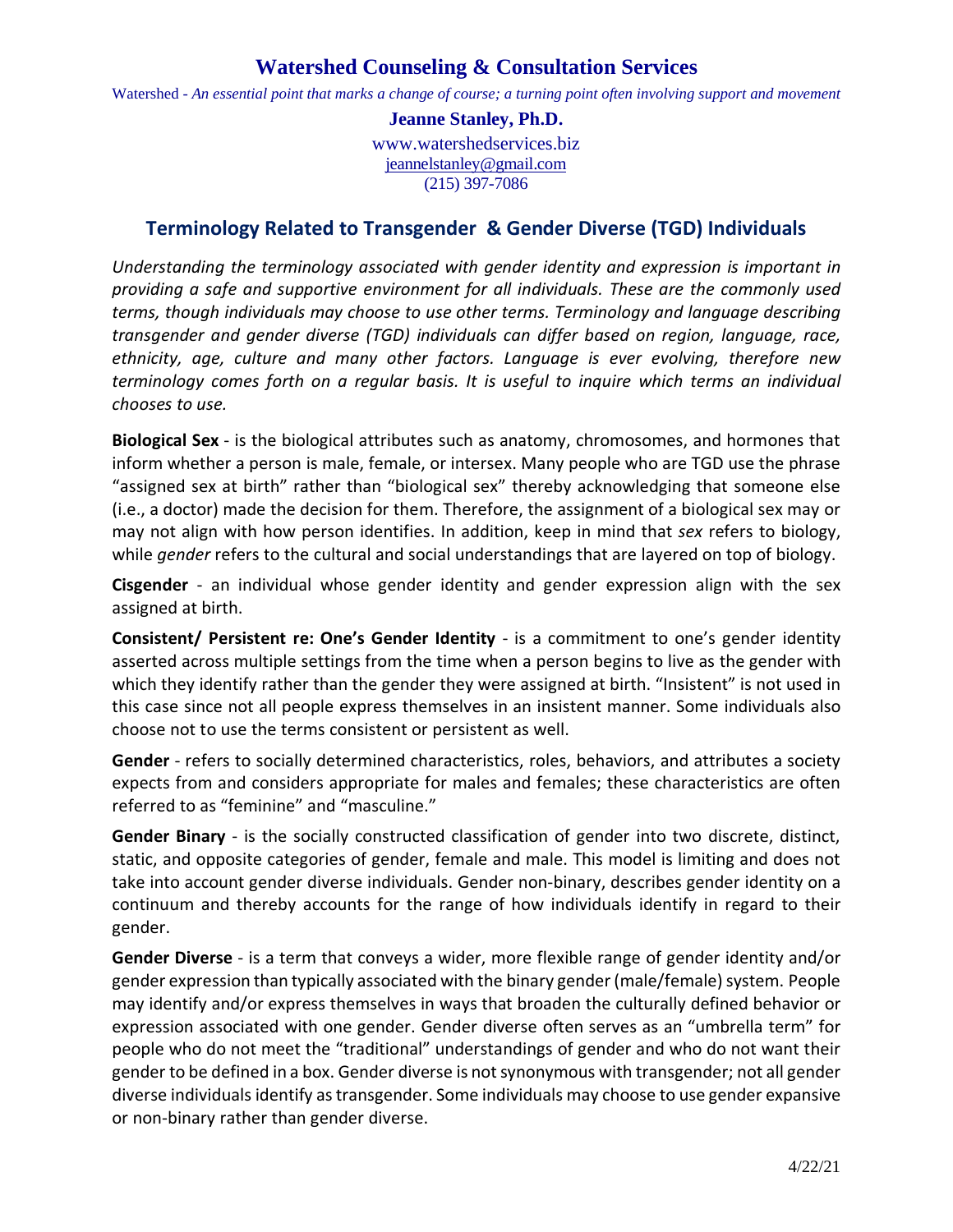**Gender Expression** - is the manner in which a person's gender identity is externally communicated to others through appearance, behavior, or physical characteristics. It may be in accord with, differ from one's physical anatomy, chromosomal sex, or sex at birth.

**Gender Fluid** - is used by people who do not identify with a fixed gender in regard to time and/or identifiers. The focal point is that of dynamic rather than static gender expression and/or identity. For example, fluidity may be in regard to both time and labels: A gender fluid person may feel they are more female on some days/weeks/years, male on others, or possibly feel that neither term describes them at all.

**Gender Identity** - is a person's innermost concept of self as male, female, a combination of both or neither - how individuals perceive themselves and what they call themselves. One's gender identity may change over one's lifetime, or it may remain the same throughout one's life. It may be the same as the gender one was assigned at birth, or it may be a different gender. The responsibility for determining an individual's gender identity rests with the individual.

**Gender Minority** (GM) - individuals who have a gender identity or expression that differs from their assigned sex at birth or that does not fit within the male–female binary. This term encompasses transgender, genderqueer, and gender nonconforming individuals, as well asthose who have another self-identified gender.

**Gender Nonconforming** - describes an individual whose gender identity or gender expression differs from the gender norms associated with the sex they were assigned at birth.

**Genderqueer** - is an individual whose gender identity is outside of the traditional gender binary system of female and male. They may view themselves as both female and male, neither female nor male, moving between genders, a third gender, or outside of gender categories altogether. Genderqueer may also refer to people who do not follow traditional gender stereotypes and is also used by people who identity as gender diverse, transgender and/or queer. It is worth noting that many people who use this term do not find the word "queer" to be a derogatory term as in the past, rather a word that has been reclaimed and embraced.

**Gender Transition** - isthe process by which some people strive to more closely align their internal knowledge of gender with its outward appearance. Some people socially transition, whereby they might begin dressing, using names and pronouns and/or be socially recognized as another gender. Others may undergo physical transitions in which they modify their bodies through medical interventions. Not every person who is transgender wants to transition from male to female or from female to male and other people believe they fall somewhere in between such binary definitions of gender.

**Intersex** - is a person born with biological sex characteristics (such as genitals or chromosomes) that do not fit the typical definitions of male or female.

**LGBTQ+** - is an acronym that stands for "lesbian, gay, bisexual, transgender, and queer or questioning." Questioning incorporates those who are uncertain about their sexual orientation and/or gender identity. The "+" symbol is added to acknowledge other descriptors exist. Sometimes an "I" for intersex and "A" for asexual are added to the acronym.

**Name** - (a person's chosen name rather than "preferred name") is the name a person chooses to use when referred to in conversation and/or on records.

**Non-binary** - (see "Gender diverse")

**Pronouns** - ("pronouns" or "chosen pronouns" rather than "preferred pronouns") refers to the pronoun a person chooses to have used when referred to in conversation. Please note that a